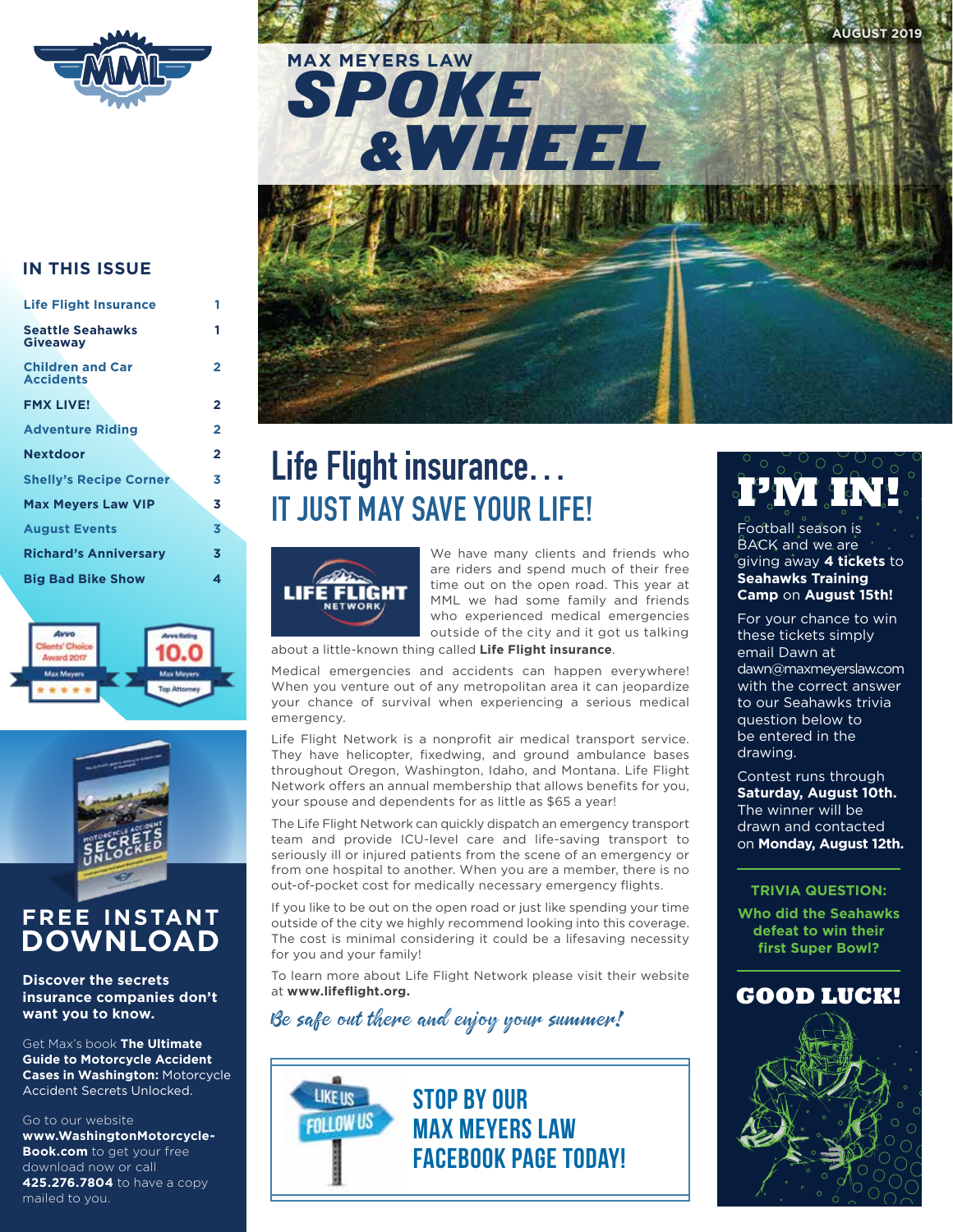## **What to Know If your Child is Injured in a Car Accident**

The best advice right after a car accident with an injured child is to get medical care immediately. Then seek legal help shortly thereafter. A medical evaluation after a car accident not only benefits the child's health but can also support a legal case later.



### GET MEDICAL CARE EVEN IF INJURIES ARE NOT OBVIOUS

The priority is to get medical care for the child. If the child is seriously hurt, then the child obviously requires immediate medical care. But even if your child does not appear seriously injured, you should still take the child for a medical evaluation. Children do not always report pain and injuries accurately, so a doctor should evaluate the child for any potential injuries.

If additional care is needed to heal from injuries, make sure your child attends all doctor appointments and therapy sessions. Not only will this lead to better health outcomes, it can help establish a connection between the accident and the child's injuries, which is important in a later injury claim.

### HOW CAR ACCIDENTS WITH MINOR CHILDREN ARE DIFFERENT THAN ADULT **CASES**

First, the recoverable damages in a child's injury case can be different from those of an adult. For example, if the injuries cause a permanent disability, the disability will affect the child for a longer period than an adult who suffers a disability later in life. If a permanent disability affects future ability to work, it can be more challenging to quantify that when a child does not have any job history.

These and other factors will affect the value of the child's claim, which should be discussed with an attorney. Some other differences between a child's injury claim and an adult's injury claim include:

• The statute of limitations (when a lawsuit must be filed to protect your legal rights) doesn't start running until their 18th birthday and expires on their 21st birthday.

• Washington State requires court review and approval of all settlements involving children.

### KEEP AN INJURY JOURNAL FOR YOUR **CHILD**

If your child is old enough, have them keep a journal of how their injuries affect their life. If your child is still young, keep the journal for them. Some things to write down in the journal include:

• The child's pain and suffering (pain levels)

• How injuries limit your child's functional capacity, things they can't do any more or need help with again

- How injuries affect your child's enjoyment of life, things they are missing out on
- Record of medical care sought and received

### CALL US AFTER A CAR ACCIDENT INVOLVING A CHILD

We understand how stressful it is when your child suffers an injury in a crash, and we are here to help you and your family.

**Let us worry about the legal aspects of your case, so you can focus on helping your child.**



Northwest Harley Davidson is welcoming back the **Fitz Army and Metal Mulisha Team** for another FMX Freestyle show on Saturday, **August 17th**. Last year well over 2,000 people passed through to see this fantastic show.

There will be live music, a beer garden, bikes, vendors and more! The MaxPower Law booth will be there… stop by and enter for your **chance to win a 2019 Harley-Davidson Iron 883 in Rawhide Denim**!

To find out more about this event, visit **nwharley.com/events**.

### Do You Even Adventure Ride Bro? by max meyers



photo courtesy of motosport.com

Do you know what an Adventure Motorcycle is? They are more commonly known as dual-sport motorcycles – meaning they can be ridden on pavement and dirt at any time.

Shelly and I were outside Leavenworth in Plain, WA the last weekend of June for the Touratech Rally. The rally was a 4-day event with daily rides on logging roads surrounding the area. There were 12 rides from beginner to advanced routes depending on your experience level. Plus, all kinds of classes to improve knowledge and riding skills. We were in ear shot of these classes and learned some good first aid tips, bike handling tips, and how to fix a flat in the bush for both tube and tubeless tires.

It was a fun event and if you're into dual-sport riding you should definitely attend the rally next year.

**Check out Max Meyers Law on Nextdoor.com!**  Thank you for recommending us to your friends, neighbors, and family.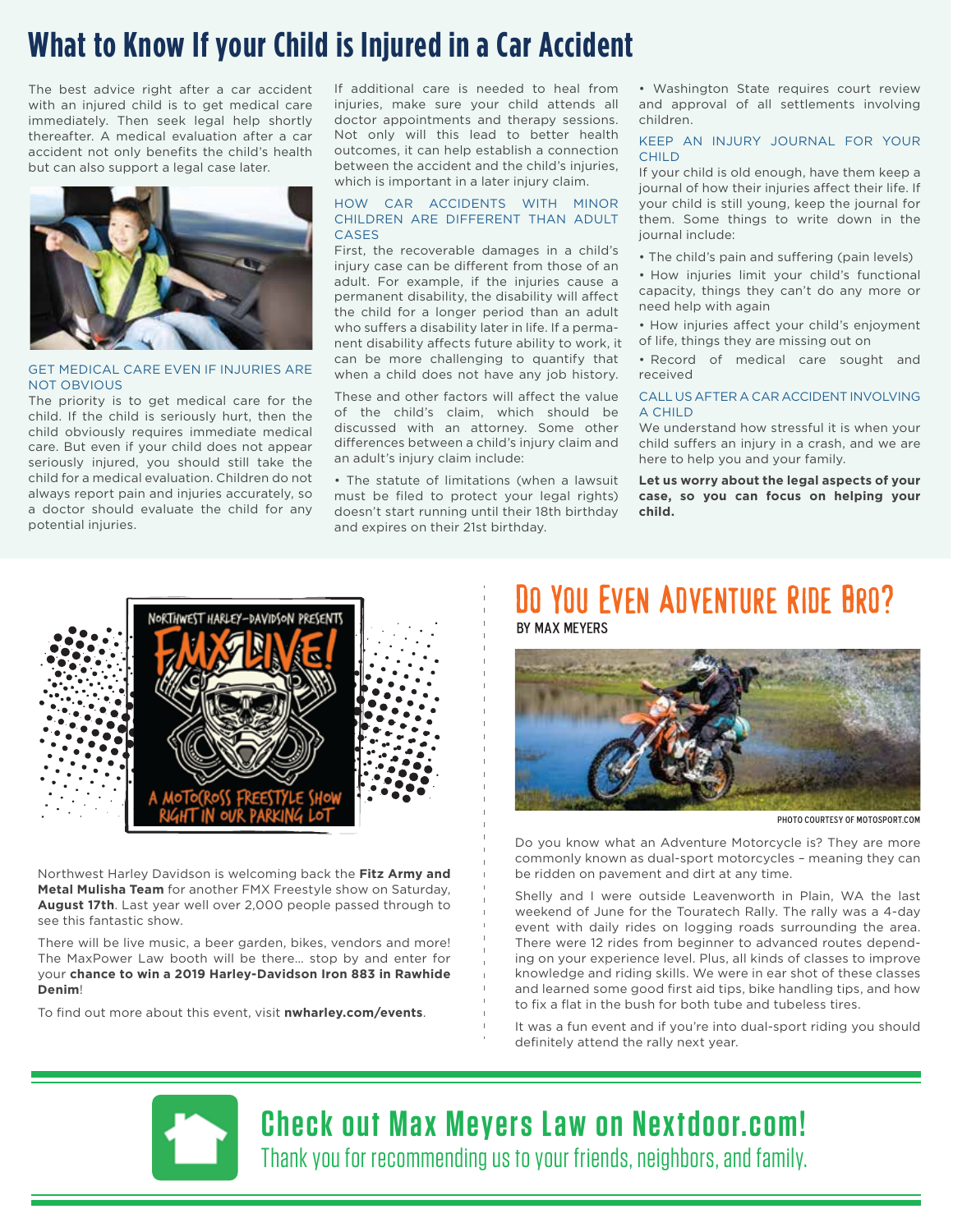

# **Max Meyers Law VIP Program**

#### **Become a VIP Member today!**

Take advantage of great benefits, such as Insurance Policy Review, Notary Service and great contests and giveaways!

Email Dawn at **dawn@maxmeyerslaw.com** or visit our website at **MaxMeyersLawVIP.com**!



We would like to congratulate Richard on his two-year anniversary at Max Meyers Law! Richard is often the first voice you hear when you call our office.

For those of you who have had the pleasure of working with Richard, you know just how wonderful he really is. He is kind, patient and cares greatly about our clients.

Thank you for all you do for the team and Happy 2 Year Anniversary!!

# Shelly's RECIPE CORNER

# Raspberry Jell-O Salad



Thank you to our readers for reaching out to us about last month's recipe! There was a step missing, so we have updated you with the corrected recipe below for your enjoyment. Happy Eating!

#### **Ingredients:**

- 3 (4 ounce) package raspberry Jell-O
- 1 cup boiling water
- 1 cup thawed raspberries
- 1 cup applesauce

1 cup sour cream 8 oz cool whip Fresh raspberries

#### **Directions:**

Stir together the Jell-O and boiling water until the powder is all dissolved. Add the raspberries and applesauce and stir carefully until combined. Mix sour cream in with the jello, raspberries and applesauce. Pour into an 8x9 inch pan.

Chill the Jell-O for 3 hours until set. Spread the cool whip on top of the Jell-O. Top with lots of fresh raspberries.



### **FOOD TRUCK TASTING AUG 8**

A ticket to Food Truck Taste Off includes "one sample from every truck, and one full-size dish from the truck of your choice" in Hangar 30 at Magnuson Park. Ticketed beer & cider garden.

Visit **www.solid-ground.org/events/food-truck-taste-o**.

### **OMAK STAMPEDE & RODEO AUG 8 - 11**

The Omak Stampede includes world-famous suicide horse races plus a rodeo, art show, carnival, and a parade (Sunday 10 a.m.) in Omak.

Visit **www.omakstampede.org** for details and schedule.

### **MOUNT SI FESTIVAL AUG 9 - 11**

The Festival at Mount Si is a small-town arts and crafts fair with food booths, a beer garden, live music, contests, a parade (Saturday 10:15 a.m.) and fireworks (Saturday 9:45 p.m.) in North Bend. Free.

For details and information visit **www.festivalatmtsi.org**.

### **NATIVE AMERICAN FESTIVAL** AUG 10

Experience native dancing, drumming, singing, fashion, bread, and crafts for sale at In the Spirit Northwest Native Festival at the Washington State History Museum in Tacoma. Free.

Visit **www.washingtonhistory.org/visit/wshm/eventsprograms/spirit** for details.

### **RIVER FESTIVAL & POW WOW AUG 10 - 11**

Stillaguamish Festival of the River & Pow Wow has live music, a salmon bake, dancing, storytelling, vendors, a 5K, and a kids' zone in Arlington. Free except the 5K and parking.

Visit **www.festivaloftheriver.com** for details.

### **TATTOO EXPOSITION AUG 16 - 18**

Admire art on skin at the Seattle Tattoo Expo, with competitions, seminars, exhibitions, and vendors in the Exhibition Hall at Seattle Center.

Visit **www.seattletattooexpo.com** for details.

### **EASTSIDE FOOD FAIR AUG 17**

Focused on local farms, chefs, and restaurants, Chomp! has a farmer's market, healthy food, ecology activities, tiny homes, recycled art, cooking demos, live music, and a beverage garden (beer, cider, wine) at Marymoor Park in Redmond. Free, except parking.

Visit **www.chomplocal.org** for details.

### **FREE NATIONAL & STATE PARK DAY AUG 25**

Entry is free at Mount Rainier and Olympic National Parks. Expect more people and less parking than usual. You can also picnic and play at any of the 140 Washington State Parks for free.

Visit **nps.gov/planyourvisit/fee-free-parks.htm** or **discoverpass.wa.gov/136/State-Parks-Free-Days**.